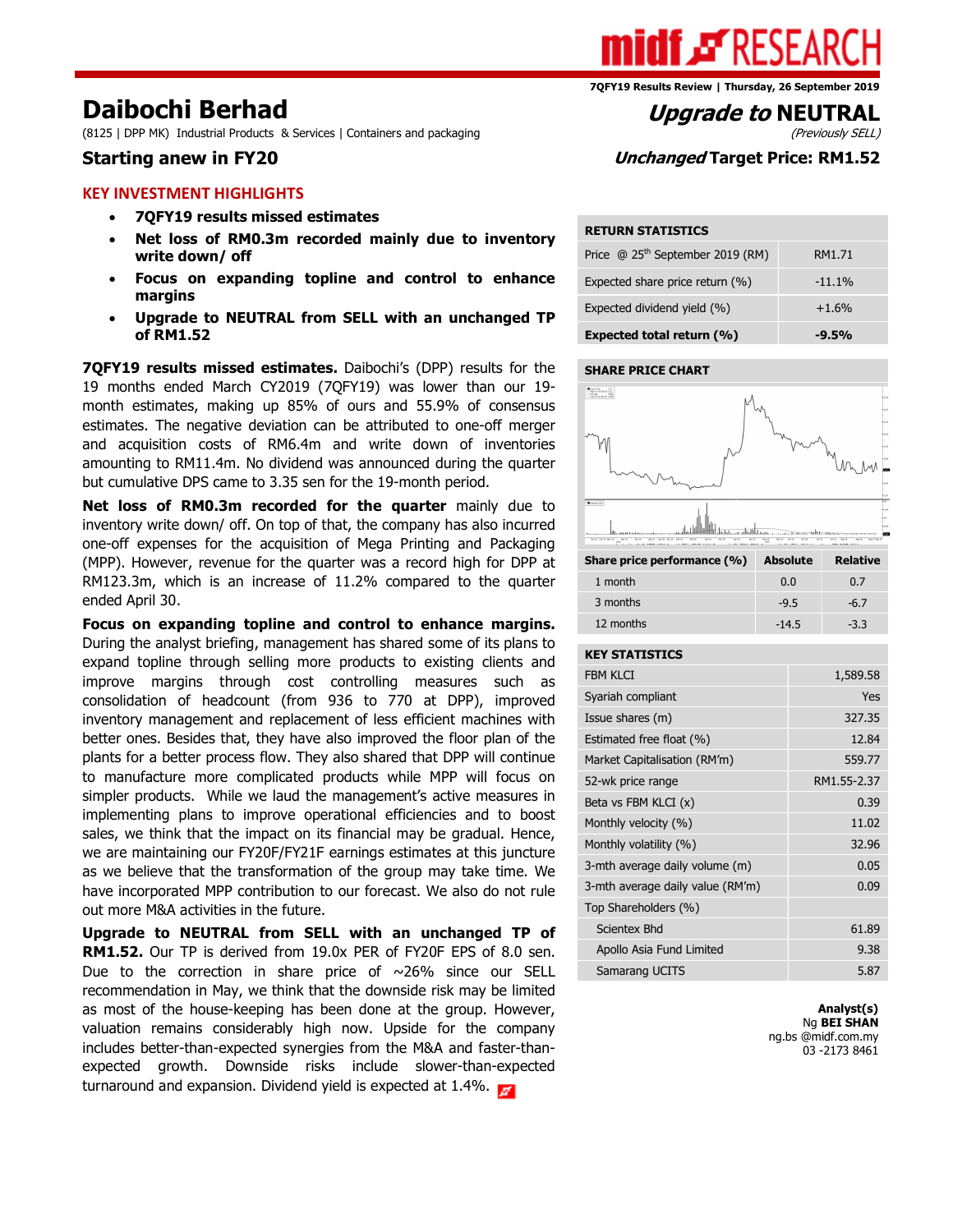# INVESTMENT STATISTICS

| <b>FYE July (RM'm)</b> | <b>FY17*</b> | <b>FY18*</b> | <b>FY19F**</b> | <b>FY20F</b> | <b>FY21F</b> |
|------------------------|--------------|--------------|----------------|--------------|--------------|
| Revenue                | 388.7        | 430.8        | 699.3          | 609.9        | 674.5        |
| Profit before tax      | 35.7         | 20.6         | 24.9           | 32.9         | 37.4         |
| Income tax expense     | $-8.7$       | $-3.8$       | $-4.6$         | $-4.9$       | $-5.6$       |
| Net profit             | 27.1         | 16.8         | 20.3           | 28.0         | 31.7         |
| <b>PATAMI</b>          | 26.0         | 15.2         | 17.3           | 26.3         | 29.8         |
| EPS (sen)              | 7.9          | 4.6          | 5.8            | 8.0          | 9.1          |
| EPS growth (%)         | 6.0          | $-41.3$      | <b>NM</b>      | <b>NM</b>    | 13.5         |
| PER(x)                 | 19.2         | 33.0         | 26.2           | 19.0         | 16.7         |
| Net dividend (sen)     | 5.2          | 3.4          | 3.3            | 2.4          | 2.7          |
| Dividend yield (%)     | 2.5          | 1.6          | 2.0            | 1.6          | 1.8          |

Source: Company, MIDFR

\*Based on financial year ended December 31.

\*\*Based on a period of 19 months due to the change in financial year end.

# DAIBOCHI: 7QFY19 RESULTS SUMMARY

|                                                  |               |               |           | <b>Cumulative results</b> |
|--------------------------------------------------|---------------|---------------|-----------|---------------------------|
| FYE Dec (RM'm)                                   | <b>7QFY19</b> | <b>5QFY19</b> | QoQ(%)    | <b>19MFY19</b>            |
| Revenue                                          | 123.3         | 110.8         | 11.2      | 699.3                     |
| Profit from operations                           | 1.4           | 3.3           | (58.4)    | 29.1                      |
| Finance costs                                    | (0.9)         | (1.0)         | (5.3)     | (6.1)                     |
| Share of profit of equity-accounted<br>associate | 0.4           | (0.0)         | <b>NM</b> | 1.8                       |
| Profit before tax                                | 0.8           | 2.4           | (65.5)    | 24.9                      |
| Income tax expense                               | (0.5)         | (0.2)         | 121.2     | (4.6)                     |
| Profit after tax                                 | 0.3           | 2.1           | (85.3)    | 20.2                      |
| <b>PATAMI</b>                                    | (0.3)         | 1.6           | (119.4)   | 17.3                      |
| Basic EPS (sen)                                  | (0.1)         | 0.5           | (119.1)   | 5.3                       |
| Cource: Company MIDED                            |               |               |           |                           |

Source: Company, MIDFR